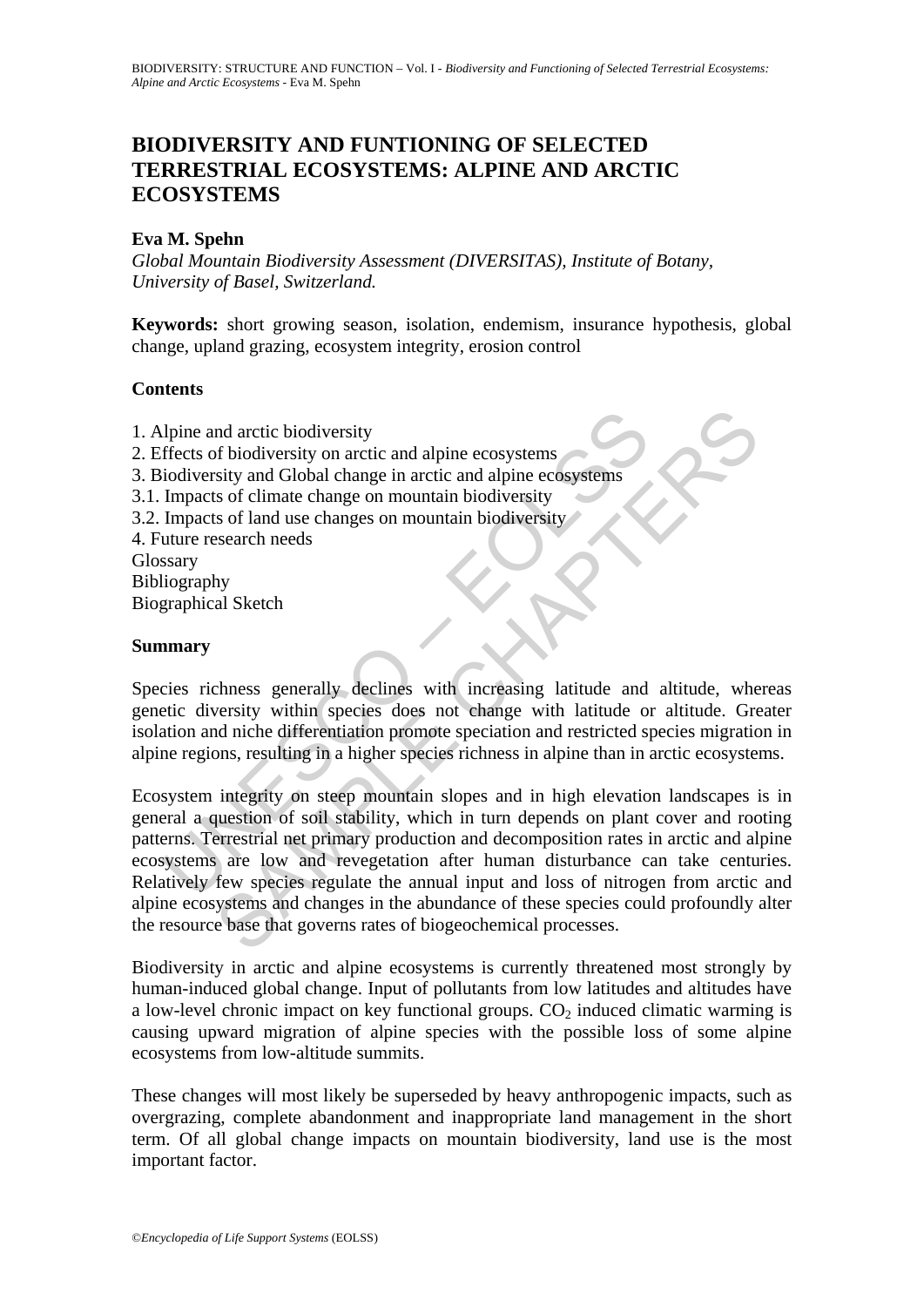Diversity-driven ecosystem services, such as productivity of alpine pastures or arctic tundra, or erosion control on steep mountain slopes need to be quantified. We do need empirical evidence for the insurance hypothesis—the strongest scientific foothold for the need of diversity for the sustained integrity of arctic and alpine ecosystems.

## **1. Alpine and arctic biodiversity**

The land area covered by arctic and alpine vegetation is roughly 11 million  $km^2$ , or 8% (5% arctic, 3% alpine) of the terrestrial surface of the globe, stretching from 80°N to 67°S and reaching elevations of more than 6000 m in the subtropics.

The alpine life zone above the climatic treeline hosts a vast biological richness, exceeding that of many low elevation biota. Steep terrain, the compression of thermal zones, and the fragmentation of landscape make mountain ecosystems unique. Many organisms adapt and specialize in these high-altitude microhabitats. The overall global vascular plant species richness of the alpine life zone alone was estimated to be around 10 000 species, 4% of the global number of higher plant species.

The Arctic (Chapin *et al*, 2005) hosts 3% of the global flora and 2% of the global fauna (Chernov 1995; Matveyeva and Chernov 2000). There are about 1800 species of vascular plants, 4000 species of cryptogams, 75 species of terrestrial mammals, 240 species of terrestrial birds, 2500 species of fungi, and 3200 species of insects (Matveyeva and Chernov 2000).

es, and the fragmentation of landscape make mountain ecosyst<br>unisms adapt and specialize in these high-altitude microhabitats,<br>ular plant species richness of the alpine life zone alone was estir<br>00 species, 4% of the globa the fragmentation of landscape make mountain ecosystems unique. We adapt and specialize in these high-altitude microhabitats. The overall glant species richness of the alpine life zone alone was estimated to be arcices, 4 Species richness generally declines with increasing latitude and altitude. In general, the regional and local species pools are limited by extreme temperature, short growing season, low nutrient availability, low soil moisture, and frost disturbance. Animal species decline with increasing latitude more strongly than do vascular plants (often by a factor of 2.5 compared to plant species decline) (Callaghan *et al*, in press) and under most extreme conditions, major functional groups of organisms are absent. In all animal groups, the proportion of species that are carnivorous increases with latitude (Chernov 1995). Within the alpine zone, the total plant species diversity of a given region commonly declines by about 40 species of vascular plants per 100 m of elevation (Körner 1995).

However, proportional to the altitudinal reduction of species diversity there is a reduction of land area, due to the cone-shapes of mountains (Körner 2000), therefore the species richness per area remains constant with elevation. The magnitude of genetic diversity within species does not change with latitude or altitude within either the arctic or the alpine floras (McGraw 1995; Murray 1995).

Although alpine species are usually long-lived, strongly reliant on reproduction by vegetative growth, and often geographically isolated, their genetic diversity within populations is usually surprisingly high due to effective genetic and breeding systems.

Patterns of diversity differ between arctic and alpine ecosystems for both historical and current ecological reasons. Low temperature and the short growing season act as an effective filter for species colonizing arctic and alpine environments. Greater isolation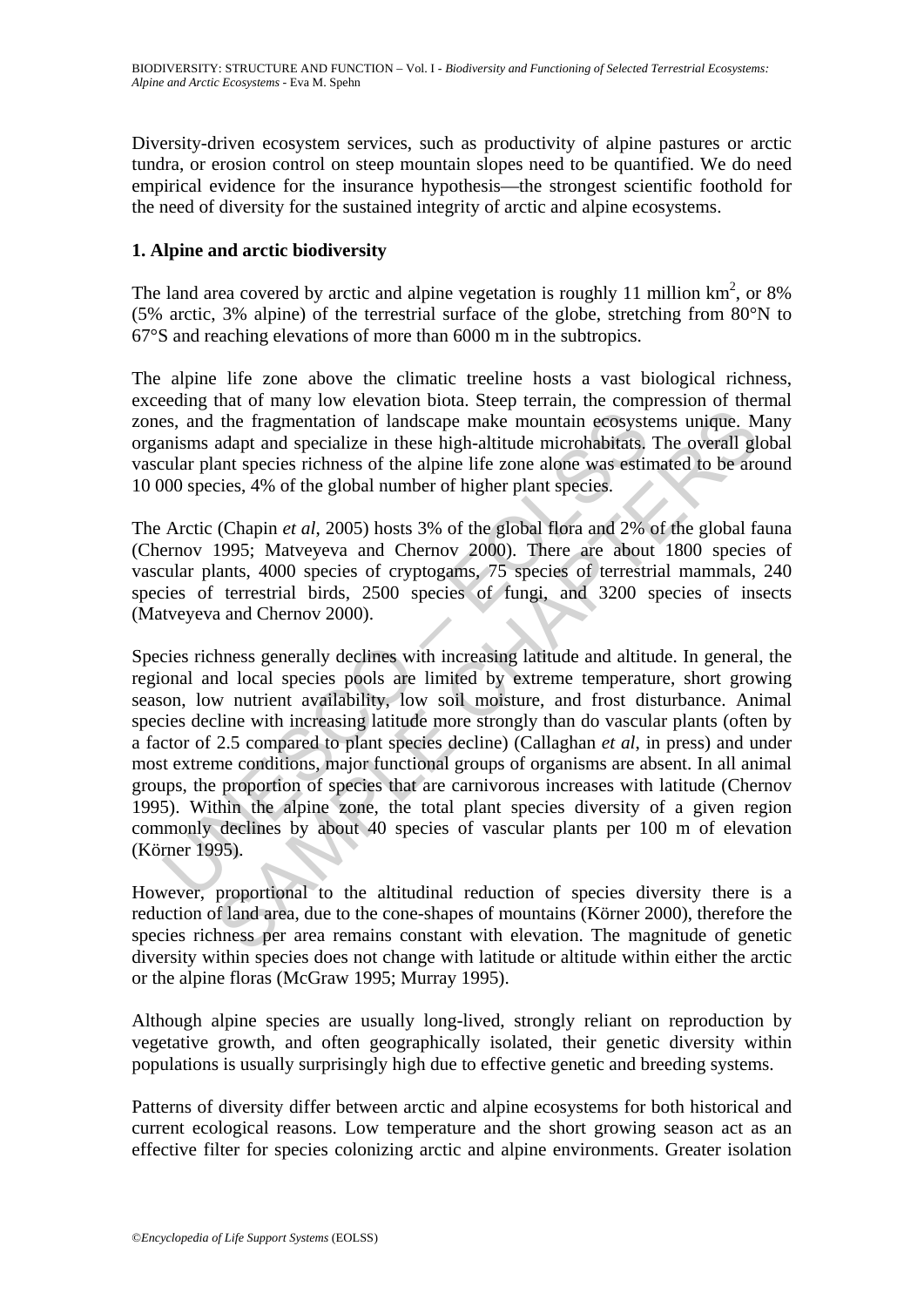and niche differentiation promoted speciation and restricted species migration in alpine regions, resulting in a higher species richness in alpine than in arctic ecosystems. Because the most widespread communities in the Arctic (and in alpine areas of low relief) have very few species, the loss of even a few species would dramatically alter species diversity.

The fragmentation and topographic diversity ("geodiversity") is strongly related to biological diversity, as it reflects the multitude of life conditions in a given area. Special microenvironments, for example habitats with insufficient or excessive snow cover, are characterized by specialist communities of organisms that may exist in close proximity to one another. In the European Alps, communities with moderate snow cover are richer in species than strongly exposed communities or snow bed sites.

h alpine plant diversity may be attributed in part also to the sries. Alpine plants are on average one tenth of the size of the<br>tives (Körner 2003), which increases the likelihood of a diversing in a small area. Another im e plant diversity may be attributed in part also to the small size of alp<br>ine plants are on average one tenth of the size of their closest low<br>Körner 2003), which increases the likelihood of a diverse suite of<br>in a small a High alpine plant diversity may be attributed in part also to the small size of alpine species. Alpine plants are on average one tenth of the size of their closest lowland relatives (Körner 2003), which increases the likelihood of a diverse suite of taxa occurring in a small area. Another important cause of high biological richness in mountains is a moderate disturbance regime. Disturbance can either be related to the dynamic state of the physical environment, which keeps plant communities at an early successional stage or by domestic livestock and/or natural grazing.

- -

-

## TO ACCESS ALL THE **9 PAGES** OF THIS CHAPTER, Visit: http://www.eolss.net/Eolss-sampleAllChapter.aspx

#### **Bibliography**

Bloesch U., Bosshard A., Schachenmann P., Rabetaliana Schachenmann H., and Klötzli F. (2002). Biodiversity of the subalpine forest / grassland ecotone of the Andringitra Massif, Madagascar. In: "Mountain biodiversity: a global assessment." (Körner C., and Spehn E. M., eds.), pp. 165-176. Parthenon Publishing Group, London. [This paper provides an assessment of recent and historic land use effects on mountain biodiversity in Madagascar]

Callaghan, T.V., Björn L.O., Chernov Y., Chapin F.S., III, Christensen T., Huntley B., Ims R., Jolly D., Matveyeva N., Panikov N., Oechel W.C., and Shaver G.R., In press. Arctic Tundra and Polar Desert Ecosystems. In: Arctic Climate Impact Assessment, ACIA (ed.), Cambridge University Press, Cambridge. [This study summarizes all basic characteristics of Arctic terrestrial ecosystems]

Chapin F.S. III and Körner, C. (1996). Arctic and Alpine Biodiversity: Its Patterns, causes and ecosystem consequences. In: "Functional roles of Biodiversity: a global perspective" (Mooney, H.A., Cushman, J.H., Medina, E., Sala, O.E. and Schulze, E.-D., eds.), Functional roles of Biodiversity. John Wiley & Sons Ltd., Chichester , pp 7-32. [A key article for this chapter on arctic and alpine biodiversity, addressing global change impact on and providing a direct comparison of arctic and alpine biodiversity]

Chapin F.S. III *et al* (2005). Polar systems. Chapter 25 in: Millennium Ecosystem Assessment, 2005. Current State and Trends: Findings of the Condition and Trends Working Group. Ecosystems and Human Well-being, vol.1., Island Press, Washington DC. [The most recent and overarching scientific assessment of the health of the polar systems and of the consequences of polar ecosystem change for human wellbeing]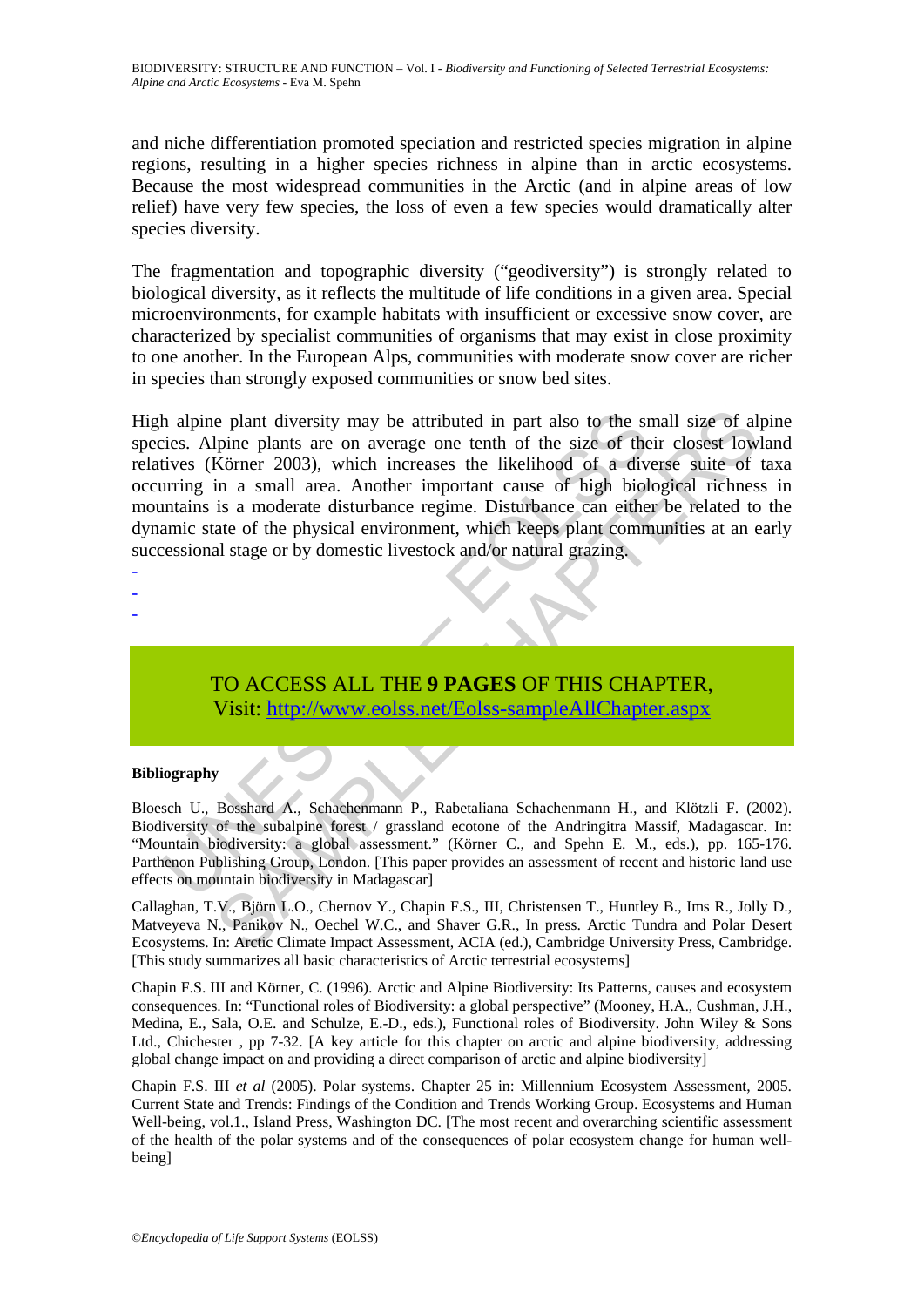Chernov Y.I. (1995). Diversity of the arctic terrestrial fauna. In: Arctic and Alpine Biodiversity: Patterns, Causes and Ecosystem Consequences, Chapin, F.S. III and Körner C. (eds.), Springer-Verlag, Berlin, 81- 95 [This chapter provides data on species richness of many important organism groups of terrestrial fauna in the Arctic]

Forbes, B.C., Ebersole J.J. and Strandberg B. (2001). Anthropogenic disturbance and patch dynamics in circumpolar arctic ecosystems. Conservation Biology, 15, 954-969. [This article provides data on the natural regeneration of plant communities 20-75 years after low-intensity human-induced disturbance]

Gottfried M., Pauli H., Reiter K., and Grabherr G. (2002). Potential effects of climate change on alpine and nival plants in the Alps. In: "Mountain biodiversity: a global assessment." (Körner C., and Spehn E. M., eds.), pp 213-223. Parthenon Publishing Group, London. [This book chapter shows that alpine and nival plant species occupy different microclimatic niches and are affected differently by global warming]

Grabherr W., Gottfried M., and Pauli H. (1994). Climate effects on mountain plants. Nature 369:448. [This study reported first evidence that alpine species migrate upwards due to global warming]

Green K., and Pickering C. (2002). A scenario for mammal and bird diversity in the Snowy Mountains of Australia in relation to climate change. In: "Mountain biodiversity: a global assessment." (Körner C., and Spehn E.M., eds.), pp. 239-247. Parthenon Publishing Group, London. [This book chapter reports effects of a reduction in snow cover on mammal distribution in the alpine zone in Australia]

Halloy S.R.P. (2002). Variations in community structure and growth rates of high Andean plants with climatic fluctuations. In: "Mountain biodiversity: a global assessment." (Körner C., and Spehn E.M., eds.), pp 225-237. Parthenon Publishing Group, London. [This paper explores changes in diversity and functional responses of key indicator species of high-Andean vegetation over more than 20 years]

Jenik J (1997). The diversity of mountain life. In: "Mountains of the world: a global priority" (Messerli B. and Ives J., eds), pp 199-235. Parthenon Publishing Group, London, New York. [This chapter is a global review of species and ecosystem diversity in mountains, providing examples on ecological interactions, endangered ecosystems and management and conservation of mountain diversity]

Keller F. and Körner C. (2003). The role of photoperiodism in alpine plant development. Arctic, Antarctic and Alpine Research 35:361-368 [This paper suggests that about half of the tested alpine species are sensitive to photoperiod and may not be able to fully utilize periods of earlier snowmelt]

Kessler M. (2002). Plant species richness and endemism of upper montane forests and timberline habitats in the Bolivian Andes. *In*: "Mountain biodiversity: a global assessment." (Körner C. and Spehn E.M., eds), pp. 59-74. Parthenon Publishing Group, London. [This paper describes diversity in the upper Bolivian Andes and gives valauble suggestions for management and conservation of diversity in these habitats.]

n K., and Pickering C. (2002). A scenaro for mammal and brid diversity in this, and helian in relation to climate change. In: "Mountain biodiversity: a global assessin E.M., eds.), pp. 239-247. Parthenon Publishing Group, Pickering C. (2002). A scenario for mammal and bird diversity in the Snowy Mountain<br>elation to climate change. In: "Mountain biodiversity: a global assessment." (Körner C.<br>eds.), pp. 239-247. Parthenon Publishing Group, L Klanderud K, Birks HJB (2003). Recent increases in species richness and shifts in altitudinal distributions of Norwegian mountain plants. Holocene 13:1-6 [Increased species richness was found on 19 of 23 mountains in central Norway during a recent 68-year observation period. Lowland species, dwarf shrubs and species with wide altitudinal and ecological ranges showed the greatest increases in abundance and altitudinal advances. Recent climatic changes are considered to be the most likely major driving factor for the changes observed.]

Körner C. (1995). Alpine plant diversity: a global survey and functional interpretations. In: "Arctic and alpine biodiversity: Patterns, causes and ecosystem consequences." (Chapin F.S. III and Körner C., eds.), pp. 45-62. Ecological Studies 113, Springer, Berlin. [This chapter provides basic facts and a functional approach to understand alpine plant diversity]

Körner C. (2003). "Alpine plant life." Springer, Berlin. 2<sup>nd</sup> edition. [The only textbook on functional plant ecology of high mountain systems, written for a broad readership, and including the latest scientific findings on alpine plants]

Körner Ch. (2000). Why are there global gradients in species richness? Mountains may hold the answer. Trends in Ecology and Evolution, 15:513-514 [Comparing elevational gradients in mountains across a wide spectrum of climatic zones offers an ideal system for testing hypotheses explaining the latitudinal and the altitudinal gradients of biodiversity, as one can separate thermal from seasonal effects by comparing tropical with temperate mountains]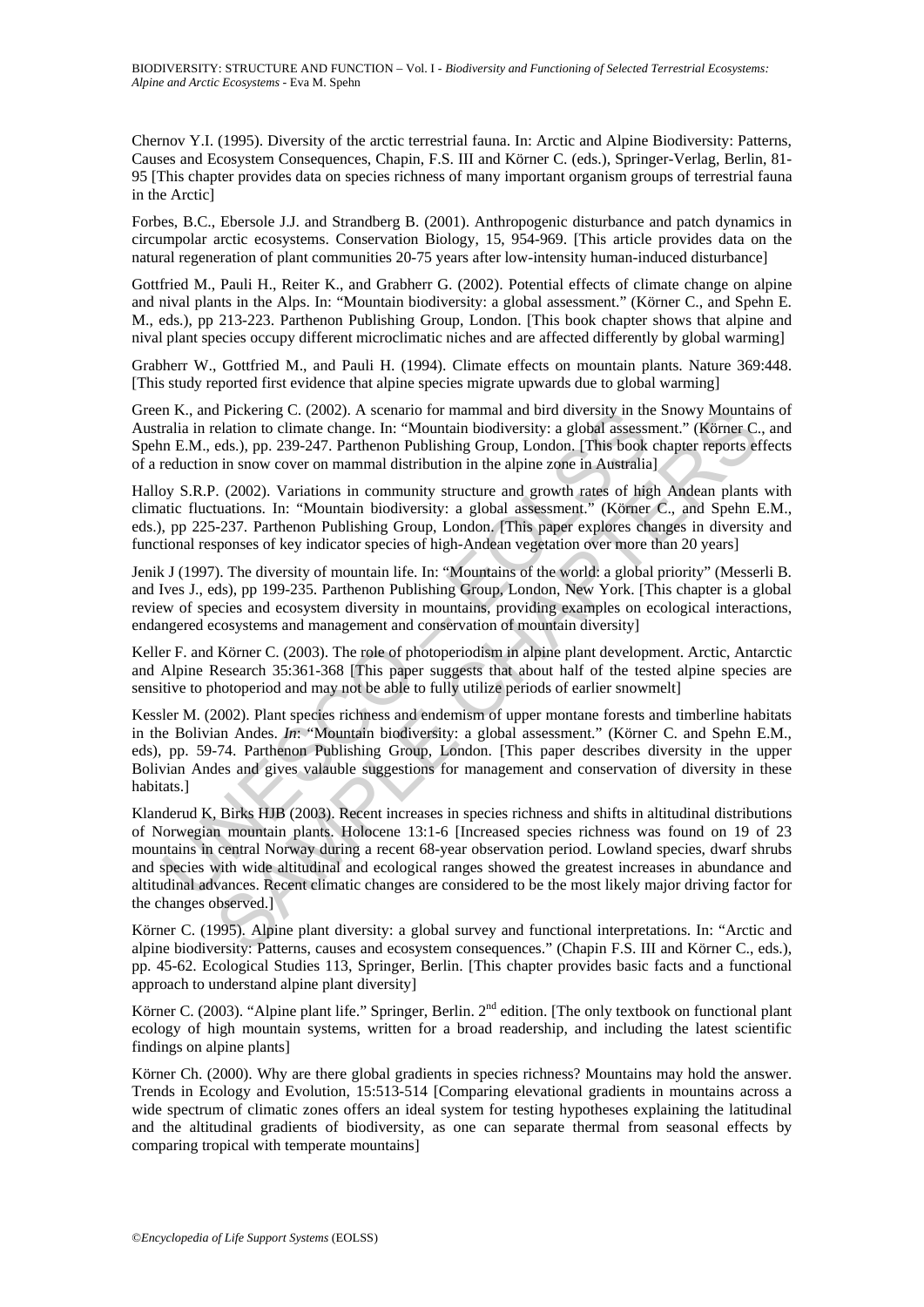Körner C., Ohsawa M. *et al* (2005). Mountain Systems. Chapter 24 in: Millennium Ecosystem Assessment, 2005. Current State and Trends: Findings of the Condition and Trends Working Group. Ecosystems and Human Well-being, vol.1., Island Press, Washington DC. [The most recent and overarching scientific assessment of the world's mountain systems and of the consequences of mountain ecosystem change for human well-being]

Matveyeva, N. and Chernov Y. (2000). Biodiversity of terrestrial ecosystems. In: The Arctic: Environment, People, Policy. Nuttall M. and Callaghan T.V. (eds.), Harwood Academic Publishers, Amsterdam. [Species numbers for all important organism groups in the Arctic are given. Local and longitudinal gradients of Arctic biomes proved to be mainly driven by temperature and provide a good basis for future predictions of climate change]

McDonald D., Midgley C.F., and Powrie L. (2002). Scenarios of plant diversity in South African mountain ranges in relation to climate change. In: "Mountain biodiversity: a global assessment." (Körner C. and Spehn E.M., eds.), pp. 261-266. Parthenon Publishing Group, London. [This paper shows that global climate change will dramatically affect the distribution of plant species in the Drakensberg mountains, but that these changes will most likely be superseded by inappropriate land management in the short term]

ntans, but that these changes will most likely be superseded by inappropriat<br>hont term]<br>hort term]<br>iraw J.B. (1995). Patterns and Causes of genetic diversity in plants. In<br>versity: Patterns, causes and ecosystem consequenc It that these changes will most likely be superseded by inappropriate land manageme<br>
11 (1995). Patterns and Causes of genetic diversity in plants. In: "Arctic and a<br>
Patterns, causes and coosystem consequences." (Chapin E McGraw J.B. (1995). Patterns and Causes of genetic diversity in plants. In: "Arctic and alpine biodiversity: Patterns, causes and ecosystem consequences." (Chapin F.S. III and Körner C., eds.), pp. 33-43. Ecological Studies 113, Springer, Berlin. [This paper addresses the level of within-species genetic variation in tundra plants and its role in maintaining the integrity or persistence of tundra ecosystems in the face of climate change]

Mohamed-Saleem M.A., and Woldu Z. (2002). Land use and biodiversity in upland pastures in Ethiopia. In: "Mountain biodiversity: a global assessment." (Körner C. and Spehn E.M., eds.), pp. 277-282. Parthenon Publishing Group, London. [One of the few studies of grazing effects on East African Mountain pasture species, demonstrating that livestock can be integrated in sustainable land use, if managed properly]

Murray D.F. (1995). Causes of arctic plant diversity: origin and evolution. In: "Arctic and alpine biodiversity: Patterns, causes and ecosystem consequences." (Chapin F.S. III, and Körner C., eds.), pp. 21-32. Ecological Studies 113, Springer, Berlin. [This chapter gives an overview of historical factors and evolution of arctic plant diversity]

Pauli H., Gottfried M., Dirnböck T., Dullinger S. and Grabherr G. (2003). Assessing the long-term dynamics of endemic plants at summit habitats. In Nagy L, Grabherr G, Körner C and Thompson D.B.A. (eds.). Alpine Biodiversity in Europe - A Europe-wide Assessment of Biological Richness and Change. Ecological Studies, Springer, Berlin: 195-207. [This paper is on elevational distribution and potential impacts of climate change on endemic, rare and locally occurring high mountain species]

Purohit A.N. (2002). Biodiversity in mountain medicinal plants and possible impacts of climatic change. In: "Mountain biodiversity: a global assessment." (Körner C. and Spehn E.M., eds.), pp. 269-276. Parthenon Publishing Group, London.

Sarmiento L., Smith J.K., and Monasterio M. (2002). Balancing conservation of biodiversity and economic profit in the high Venezuelan Andes: Is fallow agriculture an alternative? In: "Mountain biodiversity: a global assessment." (Körner C. and Spehn E.M., eds.), pp. 285-296. Parthenon Publishing Group, London.

Spehn E.M., Liberman M., Körner C. (2005). "Land use change and mountain biodiversity". CRC Press, Boca Raton. [A synthesis book on effects of land use change on mountain biodiversity, with examples from fire and grazing effects on alpine grasslands and montane forests of many different mountain regions of the world by the Global Mountain Biodiversity Assessment of DIVERSITAS]

#### **Biographical Sketch**

**Dr. Eva Maria Spehn** was born in September, 1969, in Bad Saulgau (Germany). She is married and has one son. She studied Biology at the University of Constance (Germany) and the University of Basel (Switzerland) and received an M.Sc. in Biology in 1995 and a certificate in Interdisciplinary Studies on Humans, Society & the Environment in 1997. During her PhD at the University of Basel she investigated the effects of plant diversity on ecosystem processes in experimental grassland ecosystems (2000). In